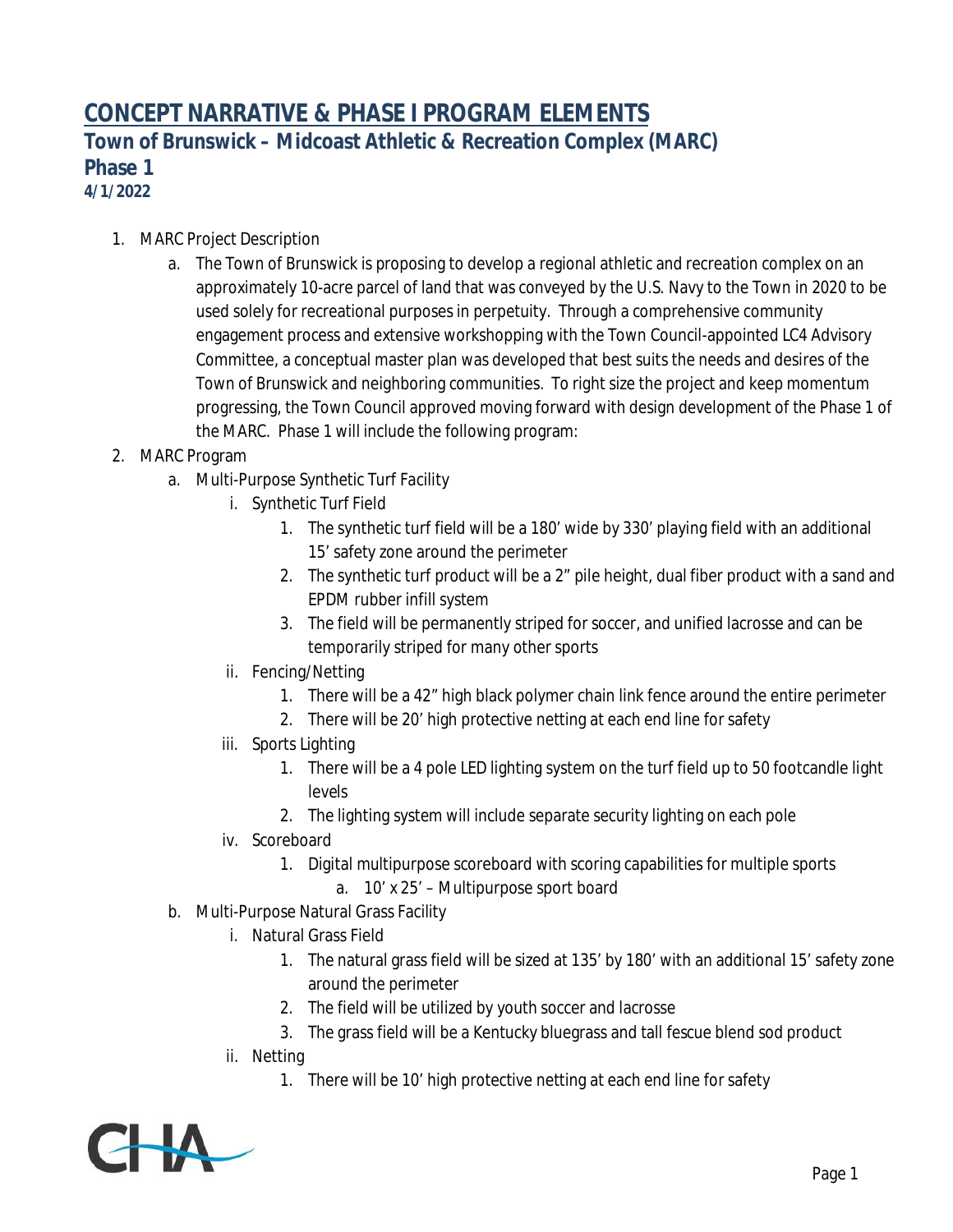- iii. Irrigation
	- 1. The natural grass field will be watered with an automatic irrigation system
- c. Pickleball Courts
	- i. Courts
		- 1. There will be (8) pickleball courts with an acrylic coating over an asphalt pavement section
		- 2. Each court will be striped specifically for pickleball and there will be permanent net posts
	- ii. Fencing
		- 1. There will be 10' high black polymer chain link fencing around the perimeter
		- 2. In between each court will be 42" high black polymer chain link fencing
	- iii. Sports Lighting
		- 1. Low mast LED sports light poles will be spread out around the courts to provide at least 30 footcandle light levels
- d. Basketball Courts
	- i. Courts
		- 1. There will be (2) basketball courts with an acrylic coating over an asphalt pavement section
		- 2. Each court will be striped specifically for basketball and there will be permanent basketball hoops
	- ii. Fencing
		- 1. There will be 10' high black polymer chain link fencing around the perimeter
		- 2. In between each court will be 42" high black polymer chain link fencing
	- iii. Sports Lighting
		- 1. Low mast LED sports light poles will be spread out around the courts to provide at least 30 footcandle light levels
- e. Tennis Courts
	- i. Courts
		- 1. There will be (2) tennis courts with an acrylic coating over an asphalt pavement section
		- 2. Each court will be striped specifically for tennis and there will be permanent tennis net posts
	- ii. Fencing
		- 1. There will be 10' high black polymer chain link fencing around the perimeter
		- 2. In between each court will be 42" high black polymer chain link fencing
	- iii. Sports Lighting
		- 1. Low mast LED sports light poles will be spread out around the courts to provide at least 30 footcandle light levels
- f. Playground
	- i. Layout
		- 1. There will a playground designed specifically for ages 2 through 5
	- ii. Elements

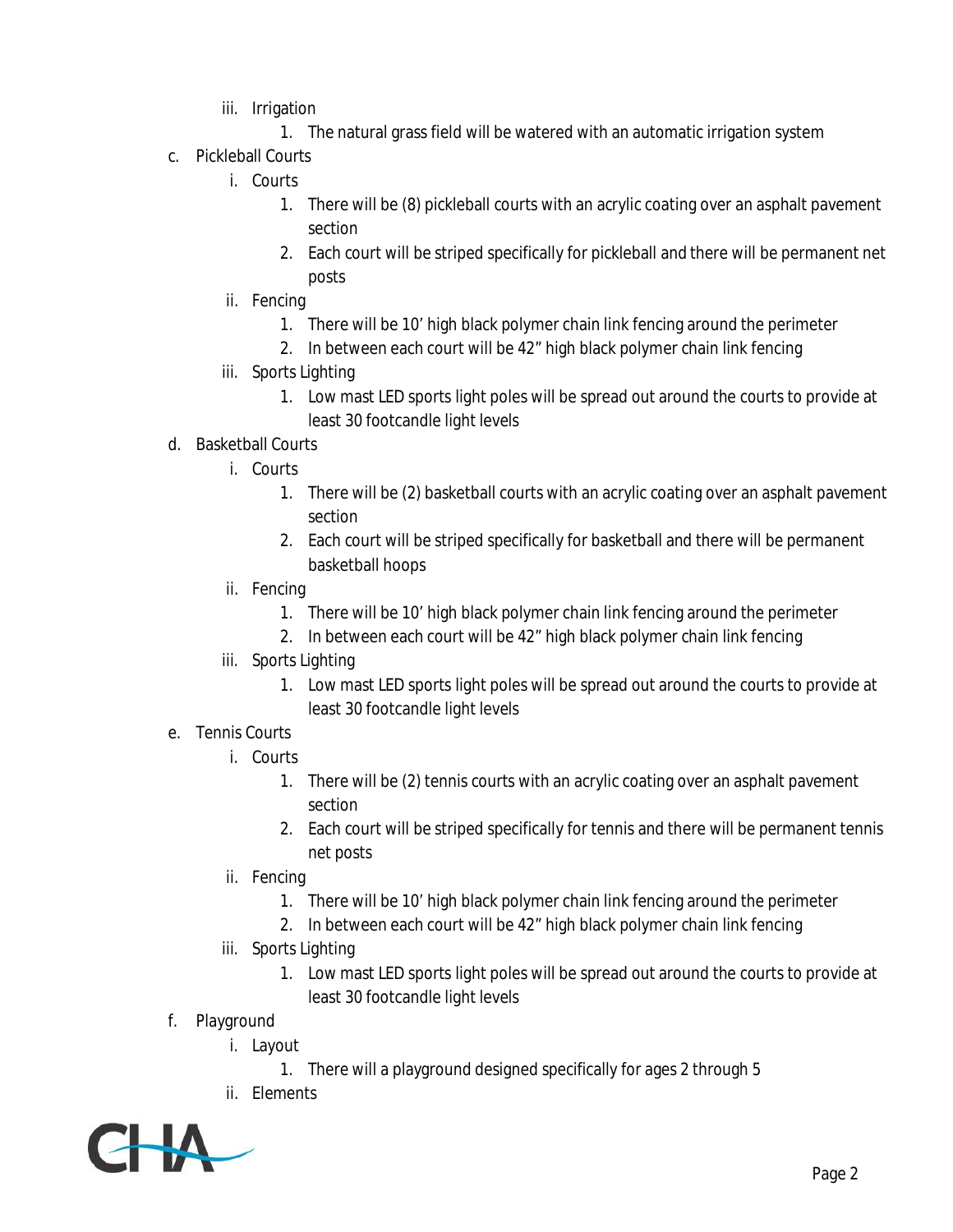- 1. There will be at least one main playground element with 3 to 5 additional secondary play structures
- 2. Each play structure will be ADA accessible
- iii. Surface
	- 1. The playground surface will be rubberized for safety and ADA compliant
- g. Skate Park
	- i. Layout
		- 1. The skate park will be designed with a concrete or asphalt paved surface and sized to accommodate several elements
	- ii. Elements
		- 1. The skatepark will likely include may elements, such as half pipes, handrails, vert ramps, and ledges
- h. Building Structures
	- i. Storage Shed
		- 1. There will be a storage shed located near the pickleball, tennis and basketball courts for storing loose outdoor equipment
		- 2. The storage shed will be approximately 400 square feet in size and will have either metal or clapboard siding
	- ii. Ticket Booths
		- 1. There will be (2) ticket booths, one at each of the main entry points to the facility
		- 2. The ticket booths will be approximately 8' by 8' and will provide a small desk space for facility staff
		- 3. The ticket booths will be modular and set on concrete pads
- i. Passive Elements
	- i. Outer Fitness Loop
		- 1. There will be a perimeter loop around the entire athletic facility, which will be approximately ¼ mile long
		- 2. The perimeter loop will be a paved path for walking, jogging, and biking
	- ii. Inner Walking Paths
		- 1. The internal paths will likely be concrete paved and lead spectators to the various facilities
		- 2. The internal paths will likely be 6' wide
	- iii. Entry Plaza
		- 1. There will be one main entry plaza located on the east side of the site close to the existing recreation center parking lot
		- 2. The plaza will likely be constructed of stone pavers or scored concrete pavement
	- iv. Bus Dropoff/Food Truck Parking
		- 1. On the east side of the site, off the existing asphalt parking lot, there will be an extended section of asphalt used for bus dropoff and for occasional food truck parking
		- 2. This area will be asphalt paved and will have a curb up against the perimeter fitness loop

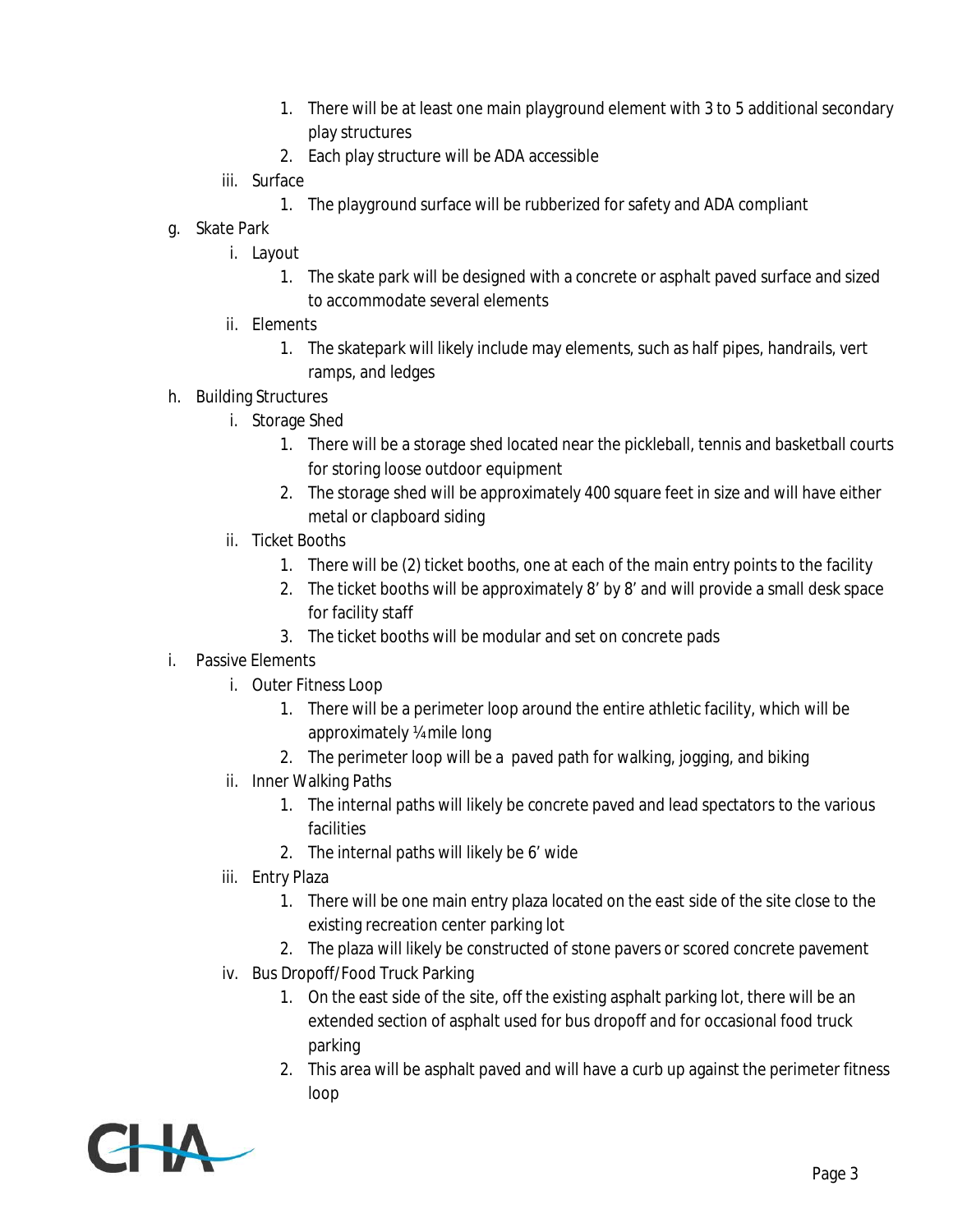- v. Bike Racks
	- 1. Along the outer perimeter fitness loop, bike racks will be provided on concrete pads
	- 2. There will be approximately 4 bike racks, each capable of storing around 6 bikes
- vi. Benches
	- 1. Throughout the facility, informal seating benches will be placed strategically for resting, viewing and gathering
	- 2. The benches will be either metal or composite to withstand the elements all year long
- vii. Landscaping
	- 1. Throughout the facility, landscaping will be located to provide shade, beauty and encourage pollinators
	- 2. There will also be landscaping around stormwater management areas
- j. Security
- 1. There will be pedestrian lighting throughout athletic complex along the perimeter and internal walking paths
- 2. There will be 6' high black polymer chain link fencing and lockable gates around the entire perimeter of the facility

## k. Utilities

- i. Stormwater
	- 1. The synthetic turf field will have a perforated collector pipe around the entire perimeter to collect stormwater
	- 2. The hard courts will likely drain from north to south and be picked up with a series of trench drains that will ultimately discharge to the stormwater management area along the south end of the site
	- 3. Stormwater for the entire site will likely be collected in underground infiltration chambers on the south end of the site, where it will be stored before eventually be discharged to the existing stormwater system along either Neptune Drive or Orion St.
- ii. Sanitary
	- 1. A restroom/concessions building and facilities/maintenance building is planned for a future phase on this site, but as part of this phase 1 project, a 6" SDR 35 sanitary pipe will be run out to the future building sites and stubbed up for future connection
	- 2. The sanitary pipes will likely be tied into a sanitary manhole just inside the site limits and in a future phase when the buildings are constructed, the sanitary pipes will be extended out and connected to the existing sanitary system along either Neptune Drive or Orion St.
- iii. Water
	- 1. Similar to the sanitary pipe, as part of this phase 1 project, a 4" water main line will be run out to the future restroom/concession building site and a 2" water main line will be run out to the future facilities/maintenance building site, both to be stubbed up for future connection